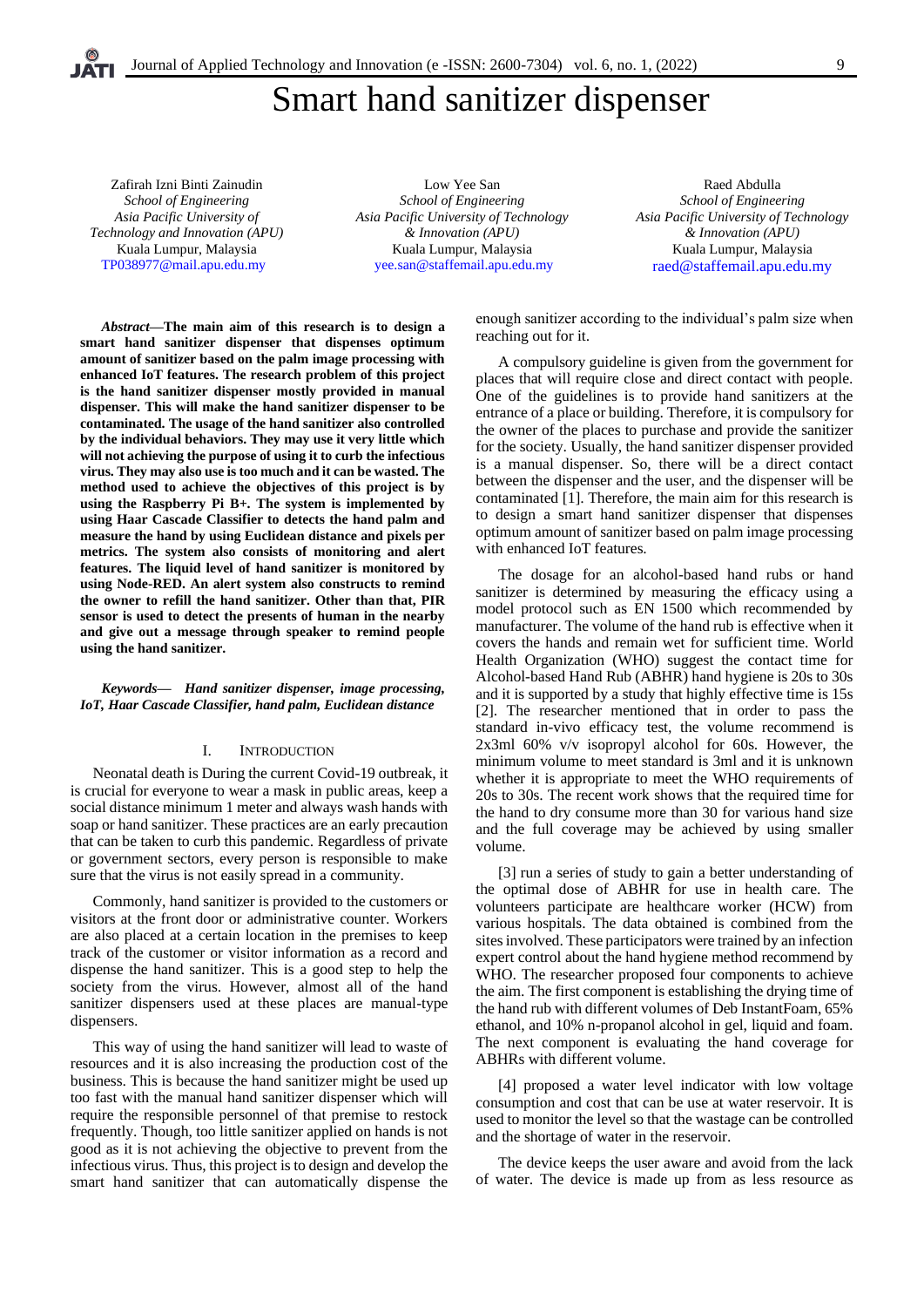possible. Conducting wire is use as the water level indicator. There are four levels used to measure the water level in a water tank. When the water filling up the water tank, the LED which is used as the indicator of each level will light up one by one. The third LED indicate that the tank is going to be full.

[5] propose an algorithm for a robust system of hand detection in a vehicle and achieved 20% of the detection accuracy higher than the second best in the Vision for Intelligent Vehicles and Applications (VIVA) challenge. The method proposed by the researchers is Multi Scale Faster Region-based Convolutional Neural Network (MS-FRCNN) as the standard Faster R-CNN is very hard to detect the hand robustly. The features is use to handle the hand detection problems under a challenging condition of digital images. A multiple scale deep feature extraction is introduced in the system. In the implementation, Regional Proposal Network (RPN) are employed with R-CNN in multiple scales to train the hand proposals [5]. The last convolution layer (conv5) is quite large and the information of the features in insufficient to encode as there is more convolutional information outside the ROI region. However, the naïve concatenate of the layers can be solved by applying the weight normalization. It to tune the downstream parameters for each future map tensor by employing a scaling factor of each tensor and scale the output. 1x1 convolution layer is applied to return the same channel size as the Faster-RCNN feature map tensors [5].

In the recent years, advancement of technology has led to an increase in research and development of Internet of things (IoT) devices [6-18]. The CCTV applications normally costly as it uses computer. The researchers proposed a system using raspberry pi with PIR sensor to trigger when there is a presence of people. The IoT application also use to monitor the situations and receive notifications when there is motion detected. The efficiency of the system rapidly increase as amount of error decreases as the system is fully automatic [19].

Raspbian OS was used as the operating system. The hardware use in this system are USB camera, Raspberry Pi, Android device, PIR sensor and Pushetta Application. The methodology of the system is implementing the USB camera to raspberry pi and detect the motion. The motion is detected by using the PIR sensor and the camera triggered only when it detects the motion [19]. The limitation from the implemented system is it only capable to record and send notifications to the owner without early prevention.

[20] proposed an innovative and effective digital video stabilization technique. It utilizes foreground feature in the video to have a consistent and stabilized output. After the object is isolated, the output of traditional representative point matching (RPM) algorithm for stabilization is generated by applying mean filter compensating the difference in the position of the object.

[21] investigate hand surface area (HSA) as a percentage of body surface area (BSA) using physical measurement and digital planimetry and establish the influence of age, gender, body mass index (BMI) for age and ethnicity. The HSA was measured by using a standard physical measurement method and digital planimetry method. The hand become relatively smaller by a factor of approximately 0.08% when child gets older to late childhood as the BMI increased, the hand got relatively smaller.

### II. SYSTEM IMPLEMENTATION

Fig1. shows the overall block diagram of the smart hand sanitizer dispenser. The microprocessor used in this device is Raspberry pi which is used to process the system. There are three inputs and two outputs in the system. The first input is a pi camera which is used as a vision input that is for measuring the palm size. The predetermined amount of hand sanitizer is then selected according to the palm size.

The amount of the hand sanitizer is dispensed according to the rotation of the servo motor which is attached to the nozzle of the container. The second input in this system is an ultrasonic sensor. This sensor is used to measure the hand sanitizer level in the hand sanitizer container by measuring the length between the liquid to the sensor. The data is then shown on Node-RED for monitoring.

The next input is the PIR sensor. This sensor is detecting a motion which when a person passes by the device, a voice alert is given to that person as a reminder to use the hand sanitizer. The voice alert is using a speaker.



Fig. 1. Overall block diagram of the system

Fig 2. shows the overall connection of the system. In this system, image processing is used to measure the hand palm size. This is achieved by using a pi camera that is connected to the Raspberry pi 3 B+ microprocessor. Then, the device will dispense the hand sanitizer by pressing the nozzle container using a servo motor. The pulse pin of the servo motor is connected to GPIO 27. The angle of rotation of the servo is sent through this pin.

In order to measure the actual length of the hand palm, the pixels per metric is used. A reference object needs to be used to find the pixels per metric of an object in the image. The pixels per metric is defined as pixels per metric = object width/actual width. The object width is obtained by using Euclidean function.

The python code usually programs using the duty cycle of the servo to rotate it to the desired angle. Therefore, the ratio of the duty cycle and angle can be used to program the code conveniently. The minimum duty cycle of the servo is 2% while the maximum is 12%. The servo used in this system can only be rotated up to 180°. Therefore, the ratio is calculated as the Equation 1.

$$
\frac{Duty\ cycle - 2}{12 - 2} = \frac{\theta}{180}
$$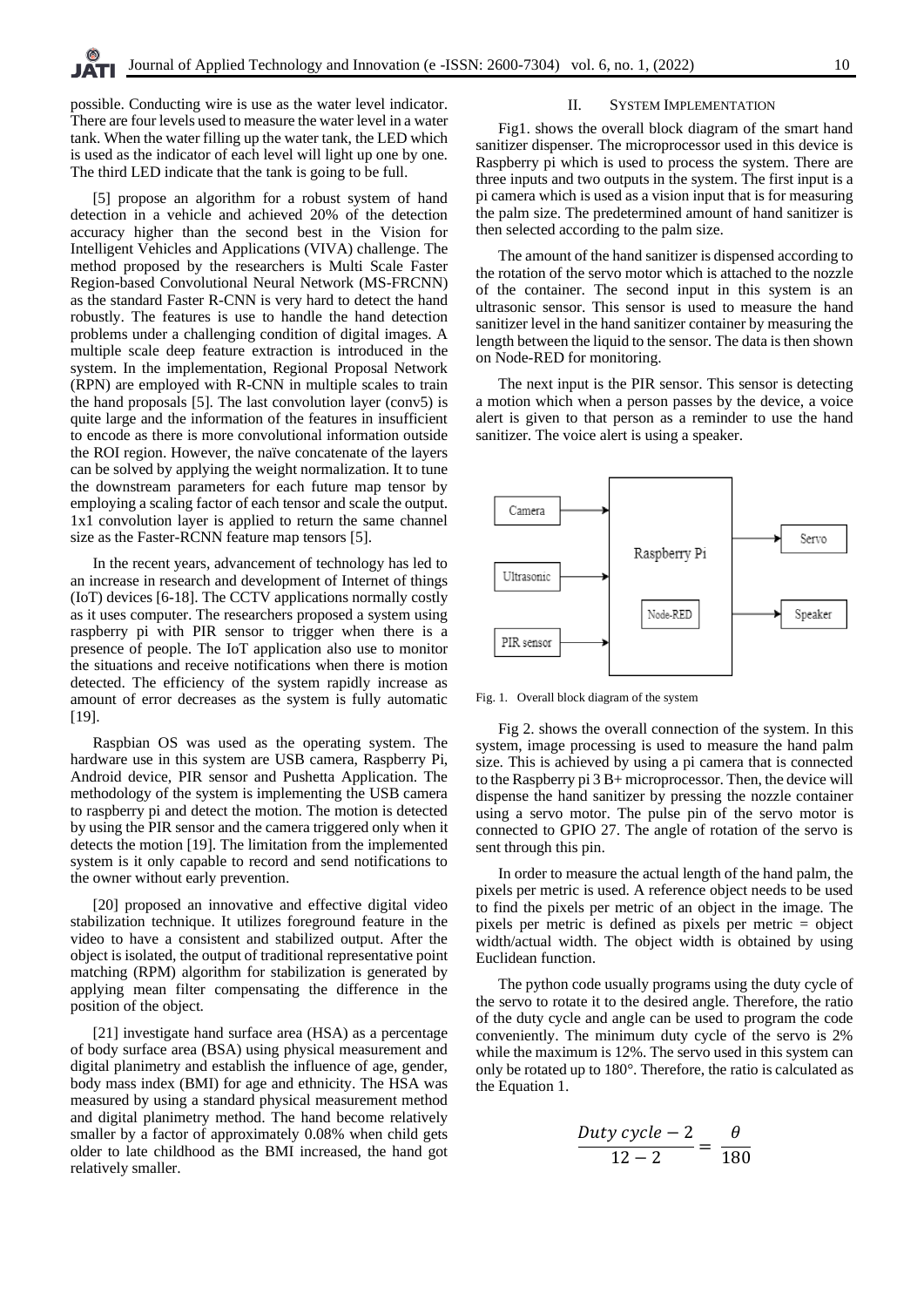

Fig. 2. Overall system connection of the system

Generally, the ultrasonic sensor is used to measure distance of an object. In this system, it is used to measure the hand sanitizer level by measuring the length between the sensor and the hand sanitizer. The echo pin is connected to GPIO 2 and the trigger pin is connected to GPIO 5. The PIR sensor in this system is used to detect humans in terms of motion. If the sensor detects motion, it will generate a message through voice using a speaker to forewarn the individuals to use the hand sanitizer. The output pin of the PIR sensor is connected to GPIO 17.

# III. WORKING PRINCIPLE

There are several modifications made in the flowchart. As the palm size is classified into small, medium and large size, the amount of hand sanitizer is also classified into three volumes which is 3ml, 4ml and 5ml respectively. Other than that, the message of "Please Refill!" is generated when the level of hand sanitizer is below than 25%, the message of "Very Low!" is generated below 15% and the message of "Shutting down!" will be generated if the hand sanitizer level is below than 5%.



Fig. 3. Flowchart

In order to dispense the optimum value of the hand sanitizer following the size of the hand palm, the palm size is classified into three categories. This classification is obtained from the previous study which mentioned that small hand is less than  $375 \text{ cm}^2$ , medium-sized hand palm is in between 376 to  $424 \text{ cm}^2$ . and the large-sized is more than  $425 \text{ cm}^2$ . The amount that is mentioned in the previous study for each category are 2.5ml, 2.5ml and 3ml respectively which the value is enough to reduce the bacteria.

Fig 4. shows the results of hand palm detection and the length measurement of the palm hand region. As observed, the system is not detected the hand if a person put out the lefthand palm and dorsum. The length is measure by detecting the most outer counter each side and measure it with pixels per metric ratio.



Fig. 4. The results of hand palm detection and area measurement

The Fig 5. shows the prototype of the smart hand sanitizer dispenser system. the camera is attached at the top of the prototype to get the whole picture of hand palm. The Raspberry pi is put at the top as the camera cable is short. Other than that, on top of the frame, there are also PIR sensor that will detect the presence of human. It is put up at the top of the frame to have a bigger region in detecting human.

Inside the frame, there is the hand sanitizer dispenser. The ultrasonic sensor is attached at the top of the container facing downward to measure the distance of the hand sanitizer and the sensor. The nozzle of the container is pump with the help of servo motor. The servo motor is attached at the side of the container. As observed, there are also speaker attached to the Raspberry pi. This speaker is used to give an alert message to the person nearby so that they use the hand sanitizer.

The lighting is needed as the length measurement is done by using contour. The contour is applied to the detected hand palm frame and the length is measured.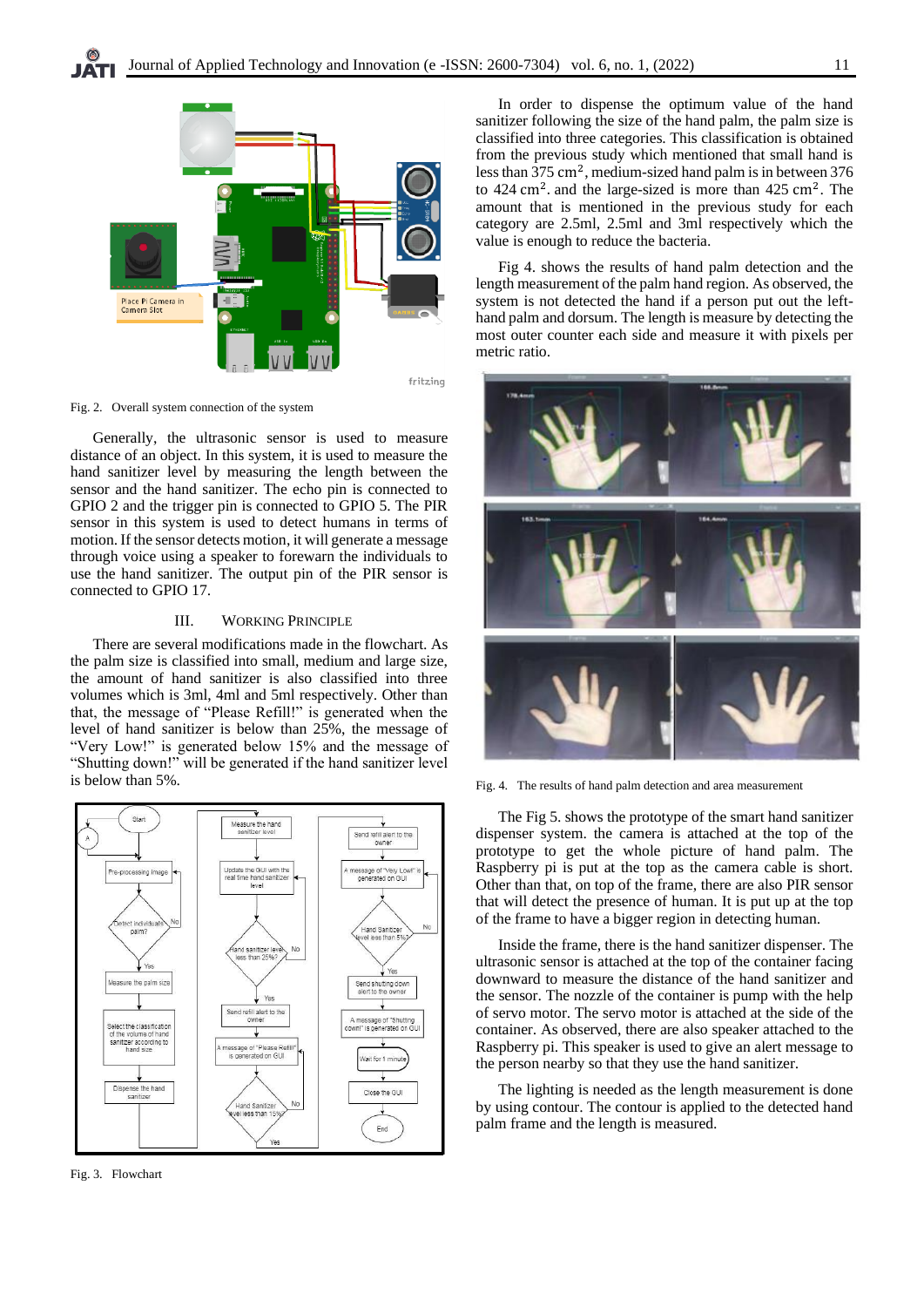

Fig. 5. The overall hardware of the system

Fig. 6 shows the GUI of the system. This GUI is related to the monitoring of hand sanitizer level. The data is updated every second as the hand sanitizer can be monitored in real time.



Fig. 6. The GUI of the system

Fig 7. is showing the alert message of the smart hand sanitizer dispenser generated when the hand sanitizer level reach at certain value. The message is generated to give a reminder to the user for the refill purposes. This also prevent the device to broke if the device is still operated with empty hand sanitizer.



Fig. 7. The alert message of the GUI

IV. TESTING OF THE PROPOSED DESIGN

*A) Hand sanitizer level test*

These tests are done to determine the accuracy of the hand sanitizer. The input of the test is the distance measured by the ultrasonic sensor and the output is the hand sanitizer level percentage. Table I. shows the hand sanitizer level test. The data in the Table I is the distance measured by the hand sanitizer and the percentage of the hand sanitizer in the container. As mentioned in the previous chapter, the hand sanitizer level is calculated by using the distance of the hand sanitizer to the sensor itself.

TABLE I. THE HAND SANITIZER LEVEL TEST

| <b>Ultrasonic readings (cm)</b> | Hand Sanitizer Percentage (%) |
|---------------------------------|-------------------------------|
| 0                               |                               |
| 11.33                           | 12                            |
| 10.37                           | 21                            |
| 7.19                            | 51                            |
| 6.35                            | 59                            |
| 2.21                            | 98                            |

The results show that when the distance is decreasing, the hand sanitizer level percentage will be increases. This is because the nearer the liquid to the sensor, the more the hand sanitizer liquid is. However, the usage of this device is obviously in the pattern of increasing of the distance as the hand sanitizer is being used.



Fig. 8. Distance and the percentage of the hand sanitizer

# *B) Accuracy of volume of hand sanitizer dispense*

The volume of the hand sanitizer dispenses by pressing the nozzle of the container using the servo motor. The total pump of the nozzle is giving the total amount of the hand sanitizer for certain hand size range. The volume of the hand sanitizer is measured by using syringe to obtain the dispense volume.

| TABLE II.       | THE ACCURACY TEST OF VOLUME OF HAND SANITIZER |  |
|-----------------|-----------------------------------------------|--|
| <b>DISPENSE</b> |                                               |  |

| <b>Ultrasonic readings</b><br>(cm) | <b>Hand Sanitizer</b><br>Percentage $(\% )$ | Volume dispense<br>(ml) |
|------------------------------------|---------------------------------------------|-------------------------|
| <b>Small</b>                       |                                             |                         |
| Medium                             |                                             |                         |
| Large                              |                                             | 3 6                     |

Fig 9. shows the graph of the hand sanitizer being dispense by using the servo motor and the total number of pumps. This total number of pumps is assigned as that to make sure that the